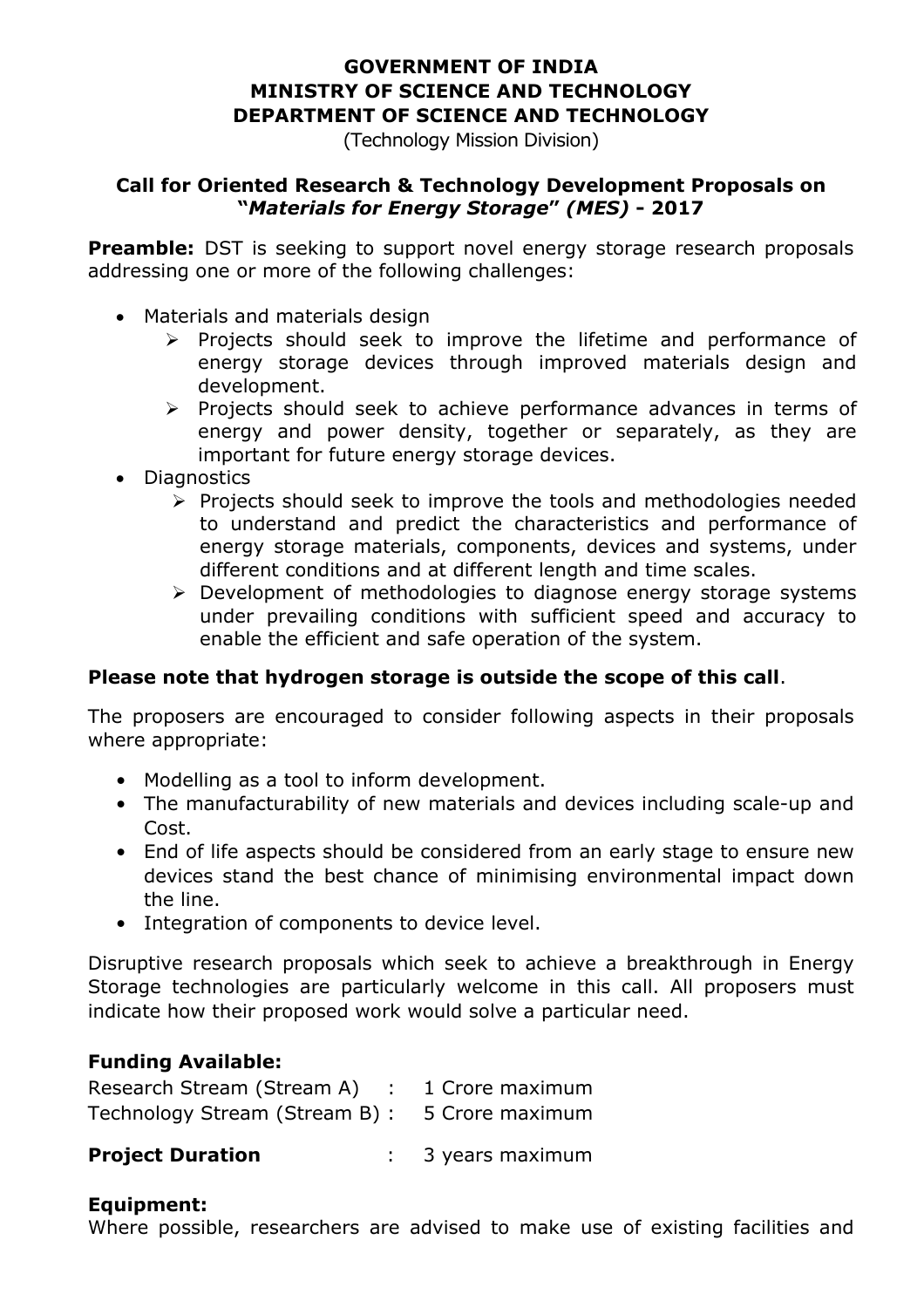equipment, including those hosted at other universities. If equipment is needed as part of the research proposal, applicants must follow DST's norm for requesting equipment which will be made available only on the basis of strong dedicated requirement for the project.

#### **Who can apply:**

The collaborative research and/or technology endeavour is primarily between scientists and engineers in India.

**Research Stream (Stream A)**: Faculties/ Scientists working in regular position in recognised Academic Organisation/ Public funded R&D Institution/ Laboratories are eligible to apply. Interface with select foreign University / Institutions could be considered on a very selective basis under the overall umbrella of Science & Technology agreement with concerned country provided it does not envisage any funding to foreign partners. Only mobility support to Indian Scientists, especially young researchers could be considered, where absolutely essential.

**Technology Stream (Stream B)**: The call is invited from Scientists, in public as well as private sector, preferably in consortium of industrial partner and academic/ research institution. Companies registered under The Indian Company's Act, 1956 / MSMEs having DSIR recognized R&D Centres may also apply jointly with universities / academic institutions / National Laboratories / Public Funded Research Institutions / R&D institutions. Participation of industry and user is mandatory. The roles and responsibilities of each partner should be clearly delineated in the proposal. The industrial partner should have proven standing and R&D capability in the area of Clean Energy.

## **Submitting an application**

Please submit following documents in an Envelope marked "**Call for Research & Technology Proposals on "***Materials for Energy Storage***"** *(MES)***- 2017***/Stream Name/ PI Name*)".

- A. 3 hard copies of complete project proposal in prescribed format with all enclosures (1 marked original  $+$  2 hard copies)
- B. Soft copy of complete proposal in MS word and PDF.

The complete set of documents are to be addresses to: **Dr. Ranjith Krishna Pai**, Scientist 'D' / Principal Scientific Officer, Room no: 13-C, Block-1, Technology Mission Division, Department of Science and Technology (DST), Ministry of Science and Technology, Government of India, Technology Bhavan, New Mehrauli Road, New Delhi -110016 before the closing date of the call.

Soft copy of Project Proposal is to be e-mailed (Subject Captioned: Call for Research & Technology Proposals on "*Materials for Energy Storage*" *(MES)* - 2017 / Stream Name / PI Name) to ranjith.krishnapai@gov.in by **31st March, 2017** for **Stream A** and **15th April, 2017** for **Stream B**.

## **Assessment**

Proposals will be screened and considered by an expert panel. **Applicants will be informed of the outcome as soon as possible after the panel meeting and PI(s) may be called for presentation on the proposal for the next level of evaluation.**